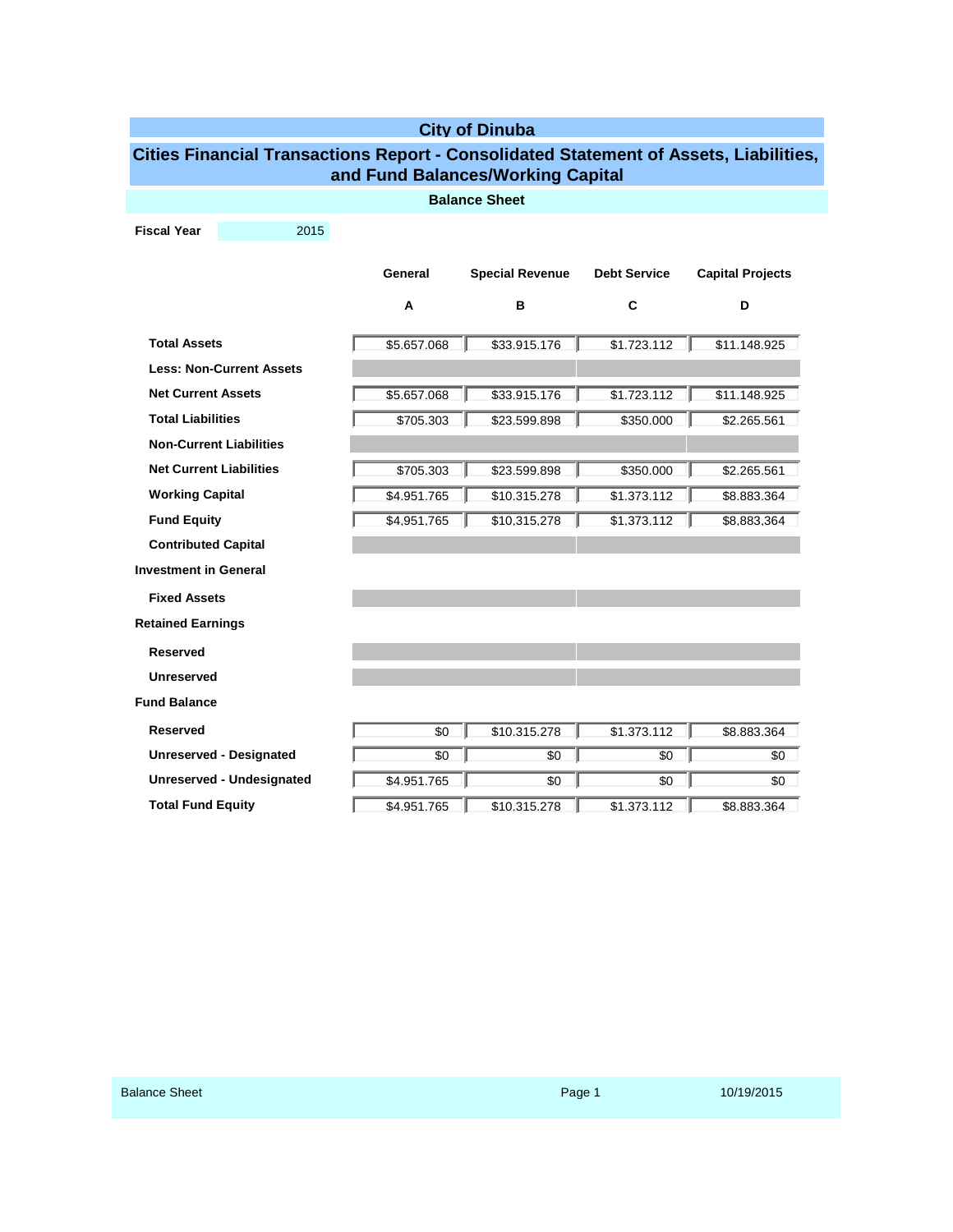## **City of Dinuba**

## **Cities Financial Transactions Report - Consolidated Statement of Assets, Liabilities, and Fund Balances/Working Capital**

**Balance Sheet**

**Fiscal Year** 2015

|                                 | <b>Enterprise</b> |                | Internal Service Trust and Agency |
|---------------------------------|-------------------|----------------|-----------------------------------|
|                                 | Е                 | F              | G                                 |
| <b>Total Assets</b>             | \$74.729.227      | $($ \$929.961) | \$676.393                         |
| <b>Less: Non-Current Assets</b> | \$68.693.626      | \$39.466       | \$0                               |
| <b>Net Current Assets</b>       | \$6.035.601       | $($ \$969.427) | \$676.393                         |
| <b>Total Liabilities</b>        | \$22.556.952      | \$208.652      | \$676.393                         |
| <b>Non-Current Liabilities</b>  | \$19.080.231      | \$119.457      | \$0                               |
| <b>Net-Current Liabilities</b>  | \$3.476.721       | \$89.195       | \$676.393                         |
| <b>Working Capital</b>          | \$2,558,880       | (S1.058.622)   | \$0                               |
| <b>Fund Equity</b>              | \$52.172.275      | (S1.138.613)   | \$0                               |
| <b>Contributed Capital</b>      | \$20.792.923      | \$0            |                                   |
| <b>Investment in General</b>    |                   |                |                                   |
| <b>Fixed Assets</b>             |                   |                |                                   |
| <b>Retained Earnings</b>        |                   |                |                                   |
| <b>Reserved</b>                 | \$0               | \$0            |                                   |
| <b>Unreserved</b>               | \$31.379.352      | (S1.139.613)   |                                   |
| <b>Fund Balance</b>             |                   |                |                                   |
| <b>Reserved</b>                 |                   |                | \$0                               |
| <b>Unreserved - Designated</b>  |                   |                | \$0                               |
| Unreserved - Undesignated       |                   |                | \$0                               |
| <b>Total Fund Equity</b>        | \$52.172.275      | (S1.139.613)   | \$0                               |
|                                 |                   |                |                                   |
|                                 |                   |                |                                   |